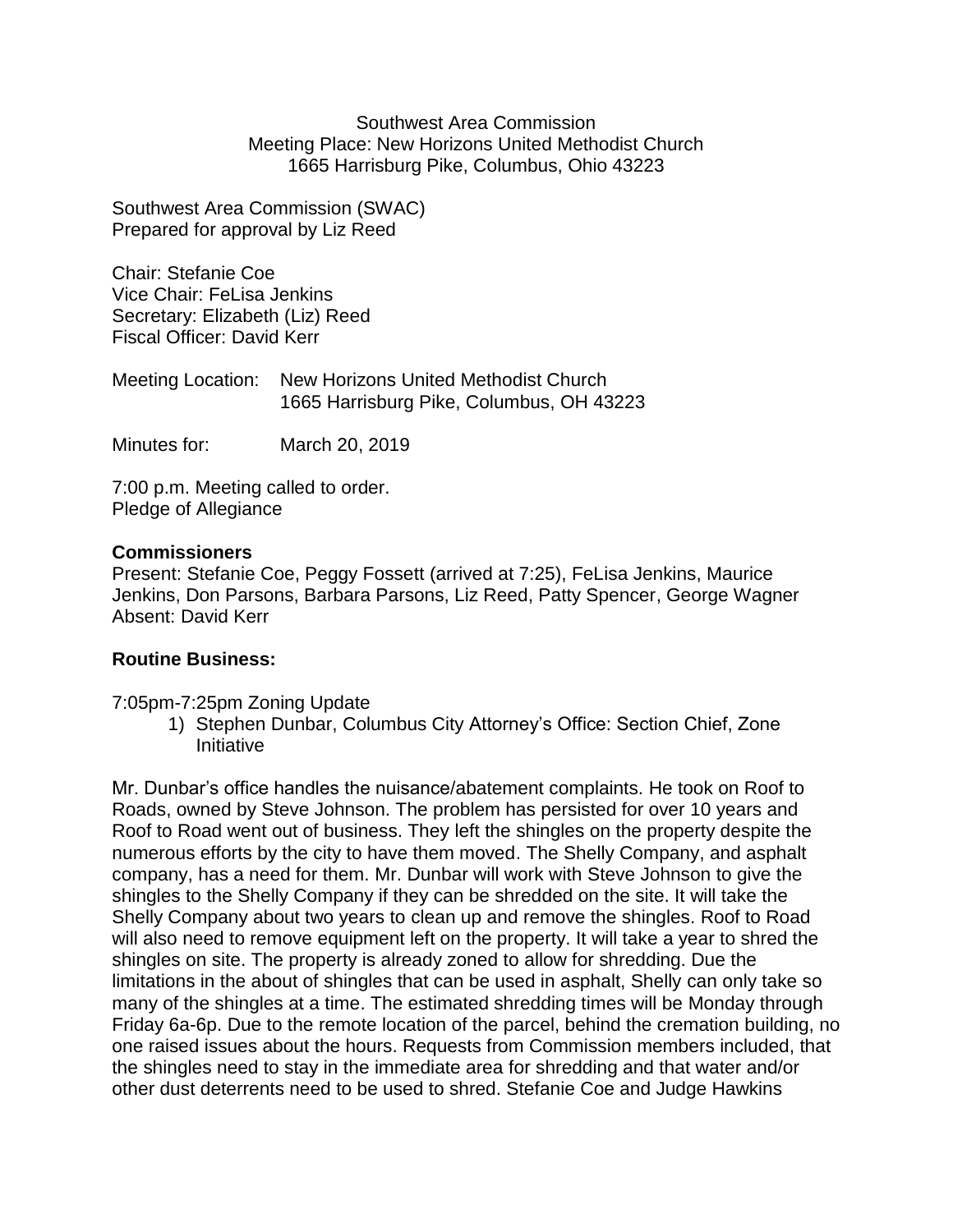looked at records to see the verification of shingles met standards set to check for asbestos. While not every shingle was tested, the records show the shingles were from legitimate sources.

Michelle Delzell, and neighbor, is concerned that the Shelly Company's EPA attorney, may not be as motivated to ensure environmental protections as the EPA. According to a website that she looked up, that it's safe to assume based upon what she read that all shingles may have asbestos in them every year they have been manufactured, but she needs to look into it further. Mr. Dunbar stated that is not accurate.

Mr. Dunbar will bring back the concerned raised by the Commission members. Our biggest concerns are asbestos concerns and dust control.

In regard to another parcel at 1399 Stimmel, behind Franklin Manor, they do have a 2016 case pending. They have been ordered to clean it up and they are running up fines. They sold the property to Kirk Excavating. They bought it late last year or early this year and are working to move stuff off of the property.

MORPC representatives Bernice Cage, Sr. Public & Diversity Officer and Robert Williams, Residential Services Director presented the following information:

Air quality alerts and ozone level alerts started. They have even monitors around the county and they monitors for dust and other pollutants in the air and provide alerts when the air quality is at high levels. By calling the office, they can connect you to Brooke White who can tell you where the monitors are placed.

Go Ohio will assist people getting to work, regardless of income. Contact 888.742.7433(RIDE) or [gohion@morpc.org.](mailto:gohion@morpc.org)

2050 Metropolitan Transportation Plan is being built. It should be complete by end of spring. When projects come out, be sure to post review and provide feedback as soon as possible to ensure projects are finalized. If you know of things that should be on the plan that are not they need to know. MORPC will get post cards and email notices out when they are ready for review.

Census for 2020 is coming up. We need to get an accurate count. The more people the more funds that will flow in.

Other announcements: Free services-hand out including weatherization services. This is for renters and home owners. This is size of household based in terms of free services. Available to all of Franklin County residents. Sign up by calling, they will ask quite a few questions. All electric homes have limited checks. If you don't meet the guidelines Columbia Gas will talk to those families, but they will need to pay and get reimbursed most of the cost.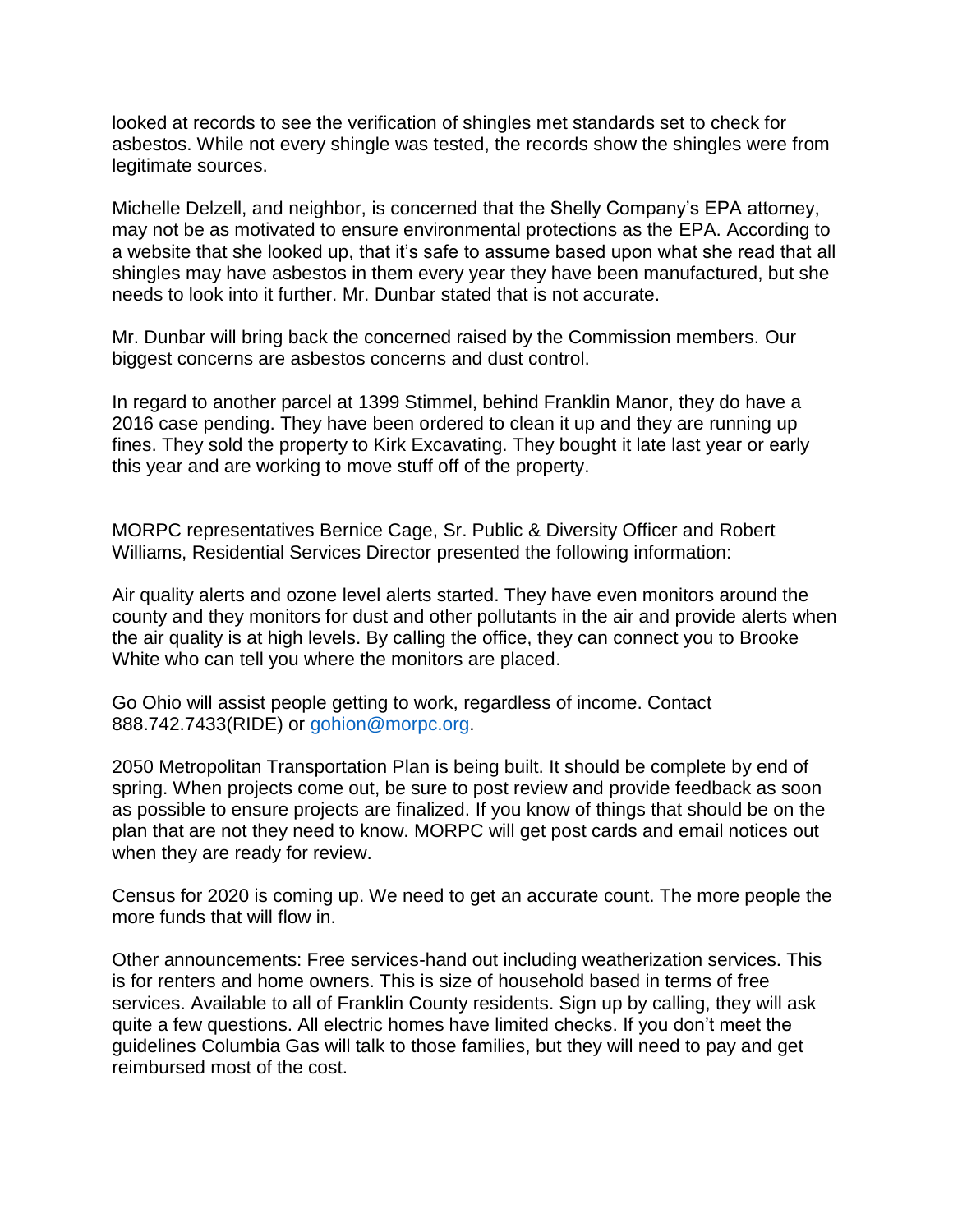## 714 Stimmel – Continued Discussion

Stefanie took pictures of the site. They site seems to be out of compliance with current zoning. Piles of concrete, etc. needs to be taken care of because they are not permitted to have clean hard fill. They have code orders. Representative are not here tonight, they need to discuss further. She likely will not be here in April, but maybe in May.

### Regular Reports

1) Beth Fairman Kinney, City of Columbus Neighborhood Liaison announced the Southside pride, zone 13 and 11.

New partner Goodwill-getting in to IT, ST&A jobs,

Columbus Litter league, baseball theme, Sat., May 18, as a team sign up and go through. Website is Alexis Keyes, and Christen, and Litter Kickers post up. Encouraging specific zones. They are focused in different zones in the city. If there is an area that needs cleaned outside the targeted zones, then citizen groups can coordinate with Keep Columbus Beautiful. Currently, they are having prisoners do litter pickups as they were before.

Rob Dorans will be at Georgesville Rd. March 30 11:30-1 and Amy's donuts and Parsons Ave.

Neighborhood pride applications are due prior to next year. We had it once in our area in 2010.

2) Officer Shay, Columbus Police Department announced that citizens can download an app 'neighborsbyring' to upload crime related video from your cameras, i.e. home surveillance cameras.

April 1 to October 1 the city is running a program, if you want to report crime activity such as suspected drug activity, speeding, gang, etc. various city agencies such a code enforcement are working with police to create a React team. This team can do more to help make an impact.

Discussions of problem properties were discussed by commissioners and members of the public. Steven helped answer questions regarding fines and it take a while to get to the fine and it will take a while. Those funds from fines go into funding zoning programs. Stefanie emphasized the importance of call in 311 so it gets into system.

3) Franklin Township

Chair's Announcements Southwest to Southeast Columbus Taskforce (SSCT)